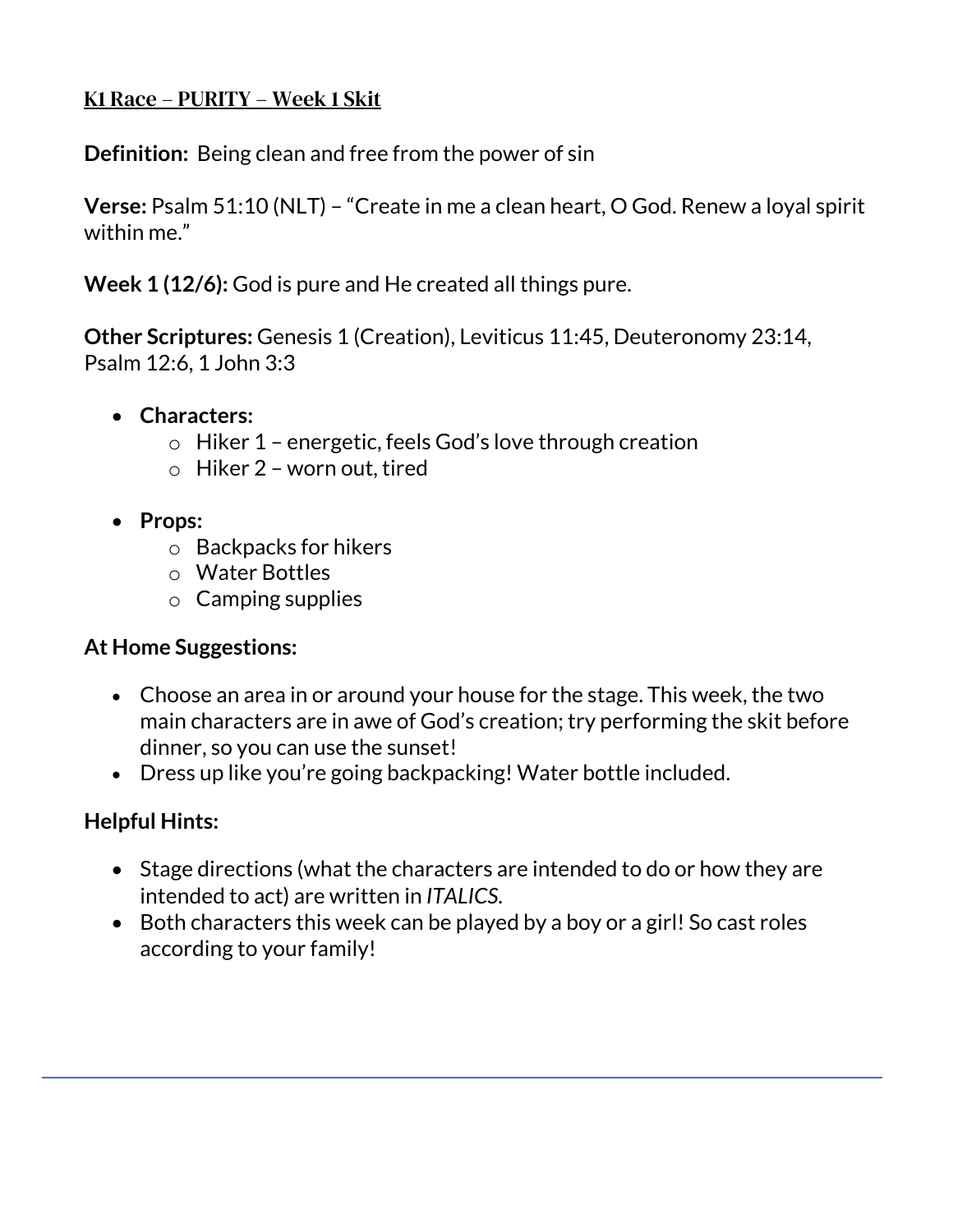## SFX: Happy Trails

*Hiker 1 walks in upbeat, Hiker 2 is really dragging, army crawling, slow* 

Hiker 1: *(Looking out off the stage like he is on top of the mountain)* Wow! It sure is beautiful up here!

Hiker 2: *(Crawling and dragging himself)* Water. Need. Water.

Hiker 1: Here you go, buddy! *(pass him a water bottle, give him a pat on the back, which causes Hiker 2 to sink even lower)*

Hiker 2: Are we to that waterfall yet? I can't make it much farther.

Hiker 1: It's just over the mountain and around the hill, across the river...Oh! And over that other mountain!

Hiker 2: What??? How far is that?

Hiker 1: I don't know! Just a few more miles!

Hiker 2: A few more miles?! That sounds so far...we have already been going for like *(looks at watch)*...15 whooooole minutes.

Hiker 1: Haha well...we're in no hurry; we can take a little break here. *(Walks to the front of the stage, pauses looking out, takes deep breath)* Wow, isn't it just amazing how you can see God!

Hiker 2: See God?! I haven't seen anybody for miles! *(Slowly, and with great difficulty getting up on his feet)*

Hiker 1: Oh man, I can see God's hand all around us.

Hiker 2: *(Look around kind of franticly)* You can?! Where? How big a hand are you talking about? I don't see it! *(Looking out, straining to see)*

Hiker 1: And isn't it amazing to think about our **perfect God** and how He created everything as far as we can see? *(Stand center stage, and look out onto all of God's creation)*

Hiker 2: *(Tap Hiker 1 on the shoulder)* Wait, wait, wait don't you mean Mother Nature?

Hiker 1: What? No, silly! God created the world. The first book of the Bible, Genesis, tells us all about creation.

Hiker 2: Oh yeah! I remember learning about that at church!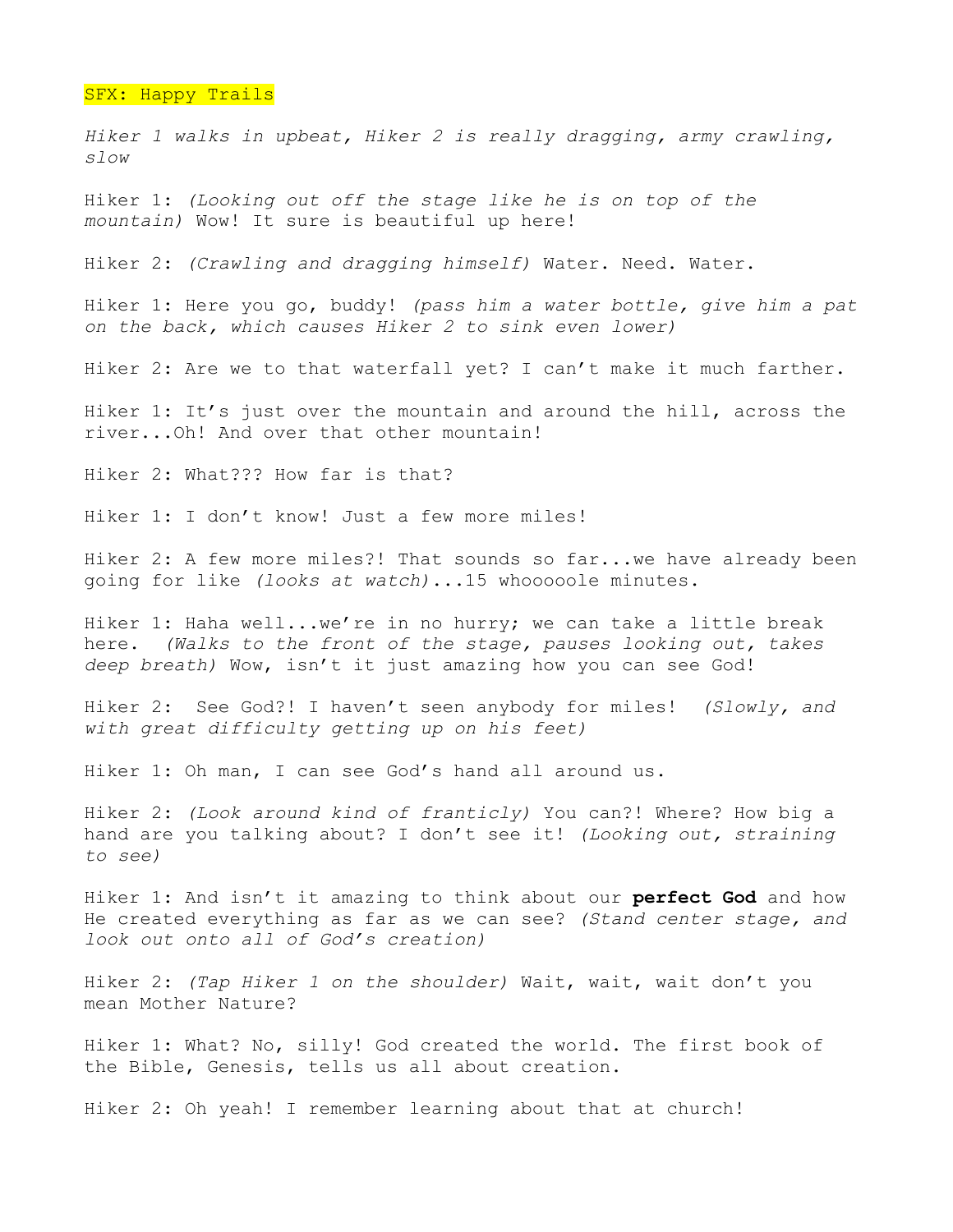Hiker 1: Yeah, on day one God created light.

Hiker 2: *(A little hesitantly)* And it was good...right??

Hiker 1: Yep. Then on day two God created the sky and water.

Hiker 2: *(Perking up, with a little more confidence)* And it was good?

Hiker 1: On day three God created the land and seas. And on day 4 God created the sun, moon, and stars.

Hiker 2: And it was good! And that was good! *(Doing a little dance, like the Hitch sway + snap)*

Hiker 1: Day five God created the fish and birds

Hiker 2: (*Getting really crazy now and calling it like a goal)* and again it was GOOD! *(Goooooooooooooooooooooooooooooooood!!!!)*

Hiker 1: Day six God created the animals and people

Hiker 2: And IT. WAS. VERY. GOOD. *(Applauding)* Like outstanding, like the best thing ever in the history of ever!

Hiker 1: And then...God rested.

Hiker 2: *(Fall to the ground, like you are exhausted)* YES! Resting. That is what I'm talking about... *(lays there for a second, then pops head up)* Hey, what do you think made God's creation so good?

Hiker 1: **Well, God is holy and perfect and pure...so when God first created the world and everything in it...it was allll perfect and pure. Pure meaning...clean and free from the power of sin. Because God is pure, He created all things pure.** Like, I bet there were no thorns or stickers to poke you *(pokes Hiker 2)* when you picked flowers.

Hiker 2: *(Hit arm like swatting a bug)* Ah! No, go away!

Hiker 1: *(Laughing)* And, I bet Adam and Eve didn't have to worry about mosquitos biting them, or animals attacking them.

Hiker 2: (*Wiping sweat)* It sure is warm out here, don't you think? I would love to be able to turn on the air conditioner right about now!

Hiker 1: When God first created the world, I bet it was never too hot or too cold – just always the perfect temperature. Of course, the world is broken right now because of sin – anything we think, say, or do that doesn't please or honor God – but I still see God's beauty all around us, reminding us that He's still good and still at work.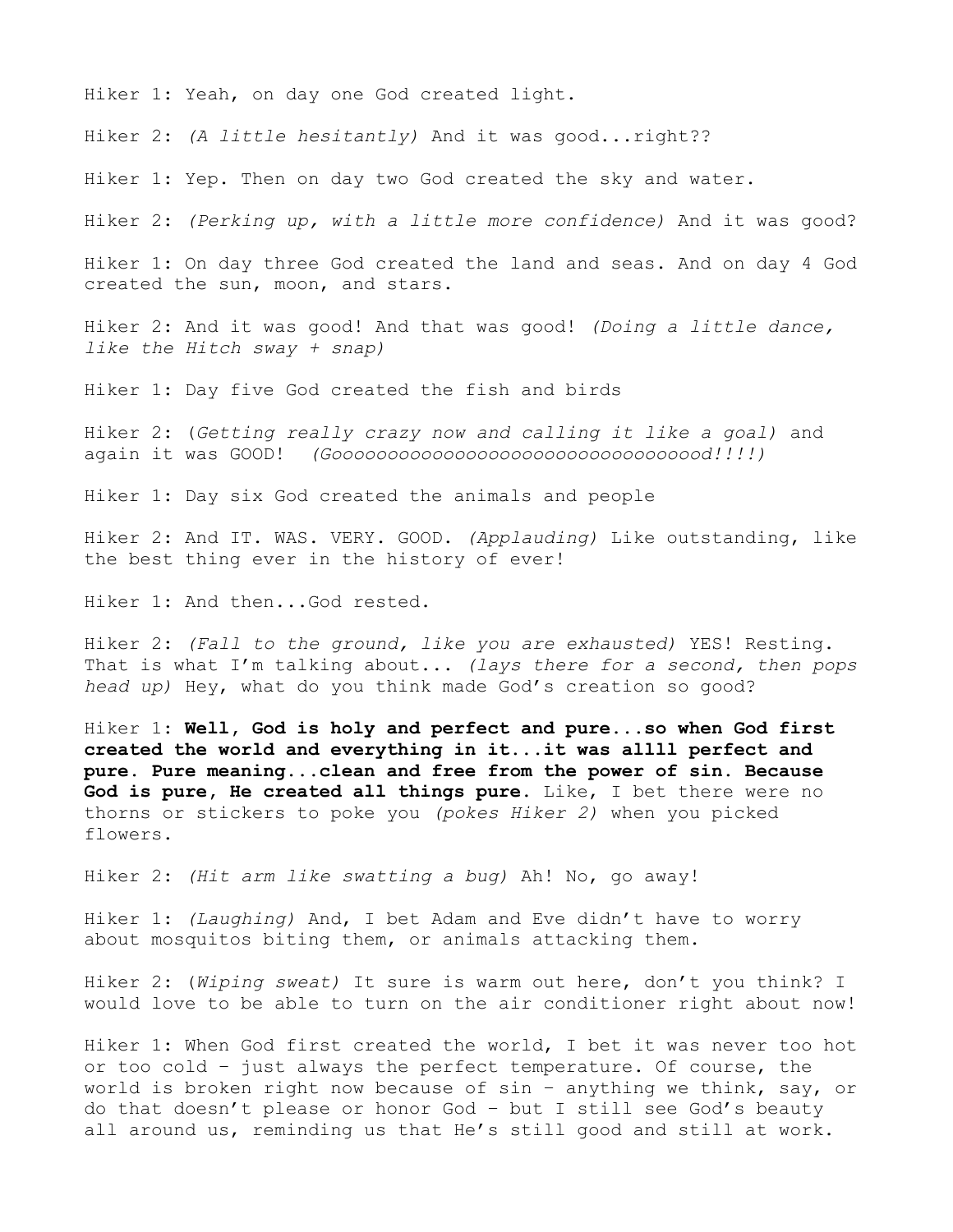Like when I see a sunset it reminds me of God's beauty. How about you, when you see all of the colors He has created across the sky?

### SFX: Sunset Picture

Hiker 2: I do love a pink and purpley and orange sky!

Hiker 1: And at night when the stars come out, it reminds me of God's greatness...

### SFX: Stars at night Picture

Hiker 2: Wooooooweeee *(Looking up)* God sure did make a lot of stars. That's amazing!

Hiker 1: Right?! God's creation is why I love to hike and be outside so much. It is a wonderful way to enjoy all God has made, which helps me feel like I'm enjoying God Himself!

Hiker 2: Hey, what do you think we will see about God in that waterfall we are headed to?

### SFX: Waterfall Video

Hiker 1: Well...waterfalls are HUGE and magnificent. I bet the waterfall will remind us of God's power! And of course, the fresh water will satisfy our thirst, just like Jesus is our living water and ultimate satisfaction...and place of rest.

Hiker 2: Man...I never thought about that...God does kinda show us Himself through His creation, huh? You know, all this makes me want to worship Him!

Hiker 1: I know! Me Too! God is worthy of all glory. HE is the one who created all things and they exist because He made them.

Hiker 2: *(Begin jumping around, stretching legs)* Well, this just gives me a whole lot more energy for the hike. I can't wait to see God through His creation. I mean, these flowers and all of the details – look at how small they are! And God cares about them! And that reminds me that if God cares about these flowers, of course He cares about you and me!

Hiker 1: Wow! You're getting pretty good at finding God in His creation.

Hiker 2: Oooooh yea, this is awesome! I'm off to see God's power in the waterfall. I bet I'll even get there first! *(Dart off)*